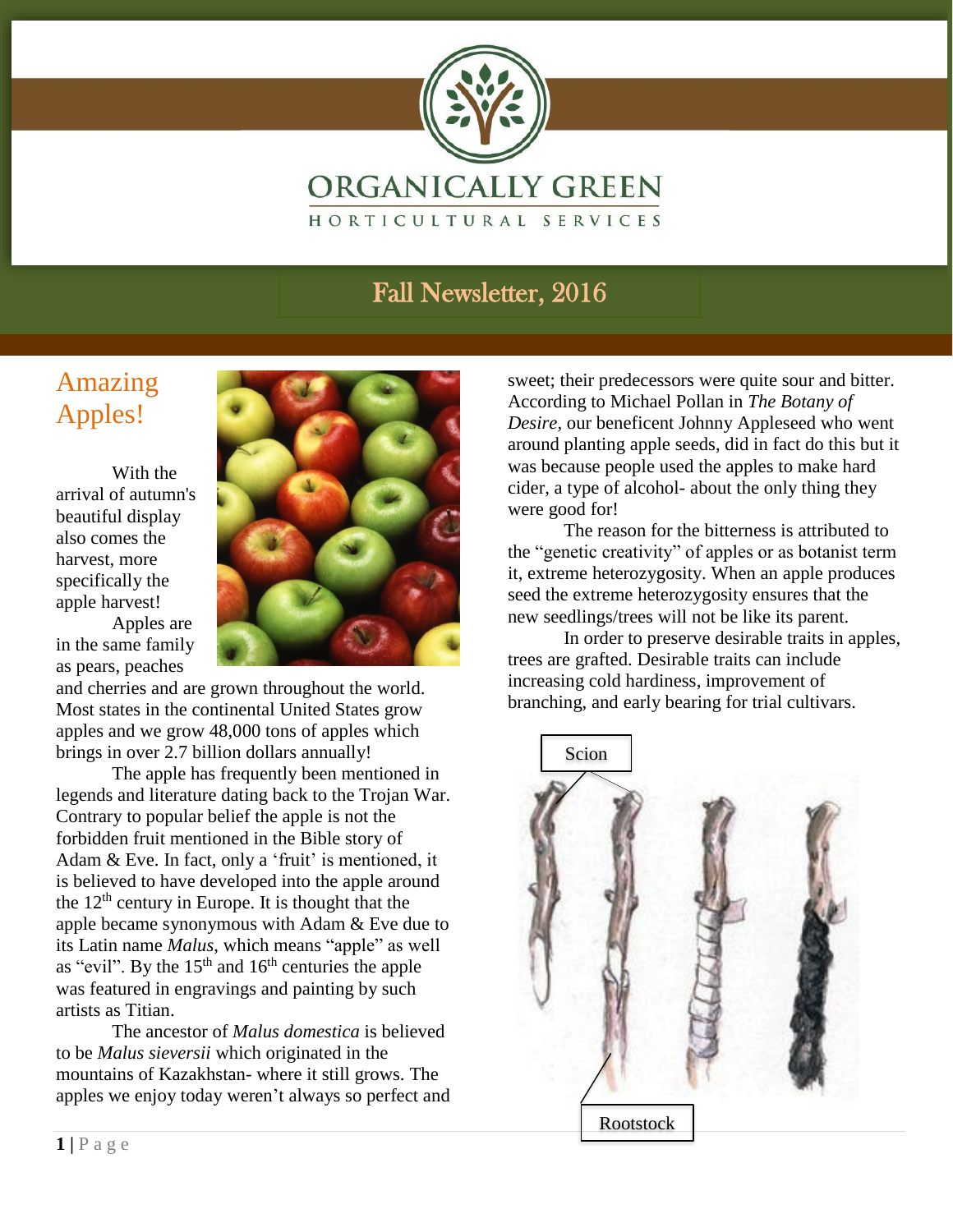Grafting is when a section of one tree, usually stem or buds (scion) is inserted into another tree, or stock. (See diagram on first page)

The plants will then be left to mature so they will bear fruit. We here at Organically Green love plants and find it the process of a flower transforming into an edible fruit amazing!

This process begins with pollination by insects, this transfers pollen- the male counterpartto the female parts of the flower leading to the fertilization of the ovary.

The fertilized flower then begins its transformation into that beautiful apple you select off your grocer's shelves. You can see the progress in the picture below.



Apples in addition to being tasty are also being used in a scientific experiment. In 2014, National Geographic featured the following article, "Joe Davis, bio-artist attached to geneticist George Church's lab at Harvard Medical School, is preparing to create an apple tree that is—literally—a Tree of Knowledge. Davis's project aims to incorporate Wikipedia into the apple genome. For this purpose, he plans to use the world's oldest known apple, a 4000-year-old variety of *M. sieversii*.

This isn't as far-fetched as it sounds. Church and a number of other researchers have proposed that DNA may be the data storage venue of the future. A single droplet of DNA is capable of storing 700 terabytes of data – that's the equivalent of 14,000 50-gigabyte Blu-Ray discs—and it's impressively stable. Unlike magnetic tape that needs to be replaced every five years or so, DNA can survive for thousands. The trick is to convert data into binary code based on A, G, C, and  $T$  – the four nucleotide bases that make up DNA – and use the result as a blueprint to synthesize a DNA sequence. Davis plans to insert his Wikipedia-coded DNA into a bacterium capable of transferring its genome into an apple cell. This won't change the taste, smell, or

> appearance of the apple, but each treated fruit will carry, hidden among its genes, a chunk of extra info—say, the Wikipedia entry on apple trees, snakes, Genesis, or applesauce.

All of Wikipedia can't fit into one handy apple. Each tiny bacterial carrier can only cope with a few thousand words which means the whole of Wikipedia, some two and a half billion words long, may require an entire forest of apple trees…And eating such an apple, sadly, won't make any of us more knowledgeable. Retrieving the info from apple DNA will require a DNA sequencer and some decoding software."

No matter where apples came from or where they are headed it is sure that they will continue to remain a part of our lives, cuisine and culture for a long time to come!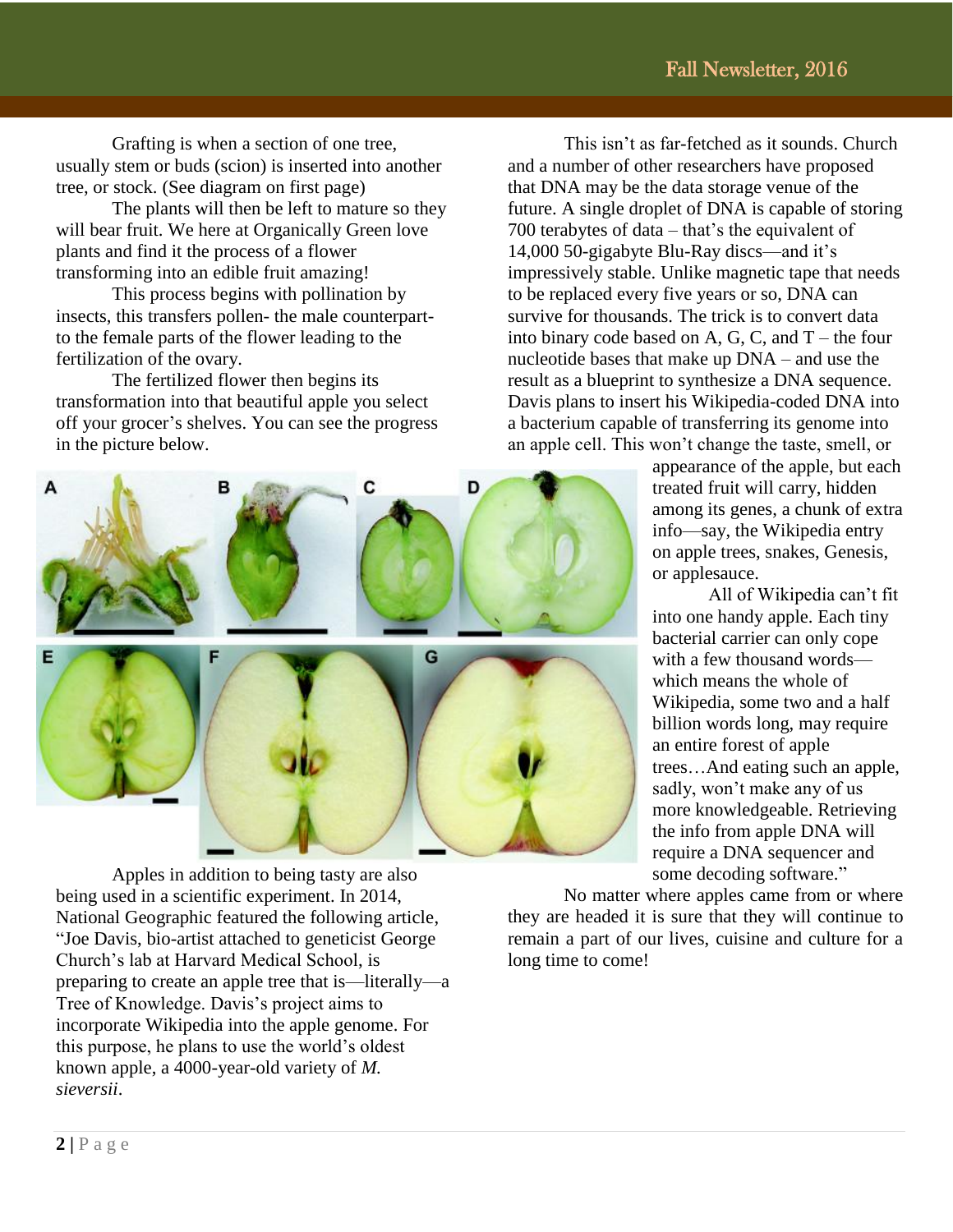### **Organically Grown**



#### **MUSHROOM BLACK BEAN VEGETARIAN CHILI**

#### **Ingredients:**

2 tablespoons extra virgin olive oil

- 2 medium onions, diced
- 2 sweet red bell peppers (or 1 red and 1 green), diced
- 1 tablespoon organic Chili Powder
- 2 teaspoons organic Garlic Powder
- 1/4 teaspoon organic cayenne

1 1/2 pounds portobello or crimini mushrooms, cut into 1/2 inch pieces

1 (28-ounce) can Italian-style diced tomatoes (recommended brand: Muir Glen)

1 (19-ounce) can black turtle beans, drained and rinsed

Frontier Sea Salt and organic black pepper, to taste 1 pound chopped tempeh or ground turkey, optional

#### **Directions**

1. Heat the oil in a large pot over medium heat, and cook the onions and peppers until tender. Stir in the garlic powder, chili powder and cayenne pepper. Sauté until tender, then add the mushrooms and continue cooking, stirring frequently, 10 minutes, or until the mushrooms are tender.

2. Pour the tomatoes and beans into the pot. Season with salt and pepper. Bring to a simmer, then reduce heat to low, and simmer 40 minutes, stirring every 10 minutes or so. If you prefer a runnier chili, simmer covered. For thicker chili, leave uncovered.

If you choose to add chopped tempeh or ground turkey, use about 1 pound, and brown in the olive oil before the onions and peppers. A little extra oil may be needed.

For garnish:

Choose from shredded cheese, chopped onion, chopped jalapeno, chopped avocado, sour cream and cilantro sprigs.

*Note: We recommend using certified organic ingredients, when available, in all recipes to maximize flavors and nutrition while minimizing your risk of exposure to pesticides, chemicals and preservatives.* 

 $\sim x$ 

Wishing you an amazing autumn! -The Organically Green Team  $\sim x \sim$ 

"By all these lovely tokens September days are here, With summer's best of weather And autumn's best of cheer."

-Helen Hunt Jackson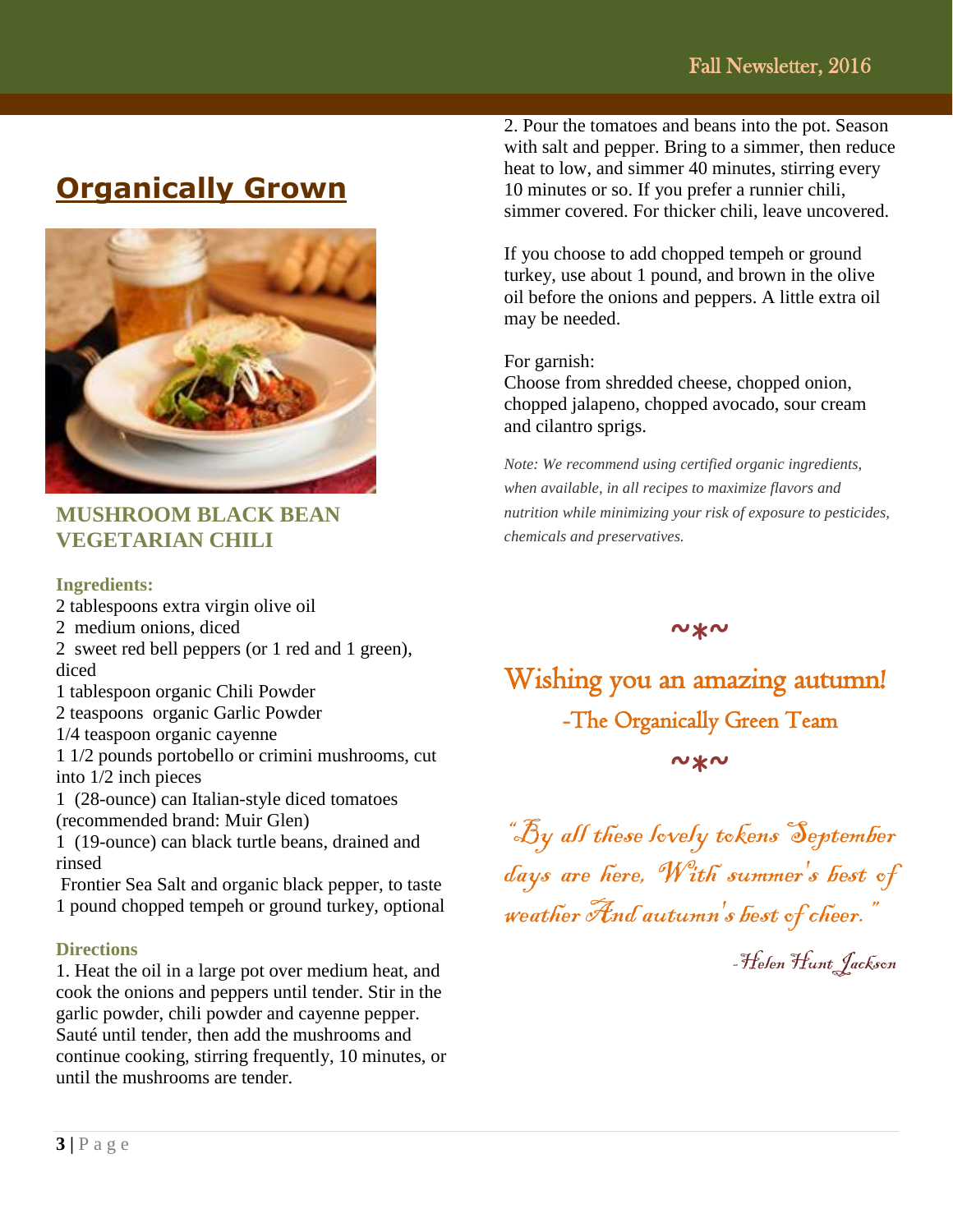# Plants for the Fall!



Peegee Hydrangea *(Hydrangea paniculata)*

Fast growing

deciduous large shrub or small tree (10' to 20' tall with an equal spread); branching resembles a fountain, branches come from one central point and cascade over

- Prefers full sun to partial shade (Best in full sun) and moist, well-drained soil.
- ❖ Blooms mid-July into September with white cone-shaped flowers maturing to a pink
- Flowers on new wood; prune in winter or early spring

#### **Monkshood**

#### *(Aconitum napellus)*

- $\div$  Upright perennial 3' to 5' tall,  $1'$  to  $1.5'$  width
- Prefers part shade but tolerates full sun.
- ❖ Requires moist, welldrained soil
- **❖** Needs good soil preparation. May be slow to establish.
- ❖ Blue-violet flowers late summer-early fall



 'Albus' has pure white flowers on 3' to 4' tall plants.; 'Newry Blue' has very deep blue flowers;`Blue Sceptre' has blue and white flowers;'Rubellum' has pink flowers on plants with very finely incised leaves.

#### Sassafras *(Sassafras albidum)*

 Deciduous shrub/tree native to eastern **United** States; 40'- 50' in some cases



- Prefers full sun and light, acidic sandy soil
- Outstanding fall color ranges from red to orange and yellow
- $\triangleleft$  Can be difficult to establish due to sparse root system
- $\triangleleft$  Remove root suckers if a single trunk is desired